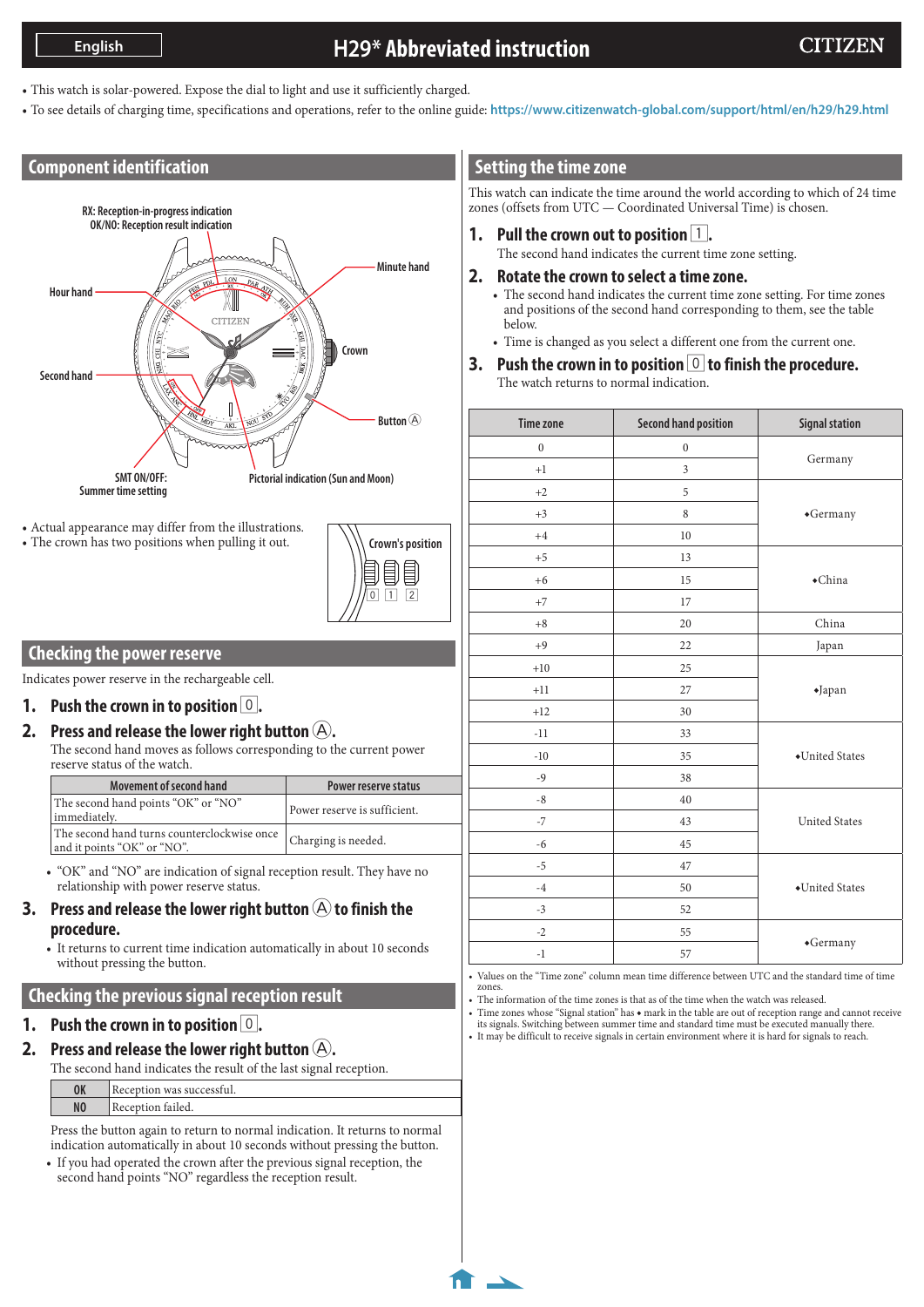## **Switching summer time and standard time**

#### **Pull the crown out to position 1.** The second hand indicates the current time zone setting.

### **2. Rotate the crown to choose a time zone for which you want to change summer time setting.**

• The second hand indicates the current time zone setting. For time zones and positions of the second hand corresponding to them, see the table on the previous page.

## **3. Pull the crown out to position** 2**.**

The second hand indicates the current summer time setting.

### **4. Rotate the crown to change the summer time setting.**

| Summer time is indicated. Indication of summer time and the<br>standard time switches automatically corresponding to the content<br>SMT ON<br>of summer time signal hereafter. |
|--------------------------------------------------------------------------------------------------------------------------------------------------------------------------------|
| The standard time is indicated. The standard time is always<br>SMT OFF<br>indicated regardless the content of summer time signal.                                              |

• "SMT" is omitted on some model.

# **5. Push the crown in to position** 0 **to finish the procedure.**

## **Receiving the signal manually (on-demand reception)**

• It takes at most about 30 minutes to finish reception.

• Signals to receive are different depending on the time zone you set. For details, see the table on the previous page.

## **1.** Push the crown in to position  $\vert 0 \vert$ .

**2.** Press and hold the lower right button  $\textcircled{A}$  for 2 seconds or **more.**

The second hand indicates the result of the last signal reception. After that, the second hand points to "RX" and signal reception starts.

## **3. Put the watch in the place with good conditions for time signal reception.**

Do not move the watch as far as possible while the second hand points "RX". The watch returns to normal indication after the reception finished.

## **To cancel signal reception**

Pressing and holding the button while the second hand points "RX" for 2 seconds or more cancels signal reception and the watch returns to normal indication.

## **Adjusting the time manually**

## **1. Pull the crown out to position** 2**.**

**2.** Press and release the lower right button  $(A)$ . The second hand points to 0 second.

## **3. Rotate the crown to set the minute.**

- You can adjust the time in one minute increments. Each time you move the minute hand, the second hand turns fully around once
- When you rotate the crown quickly a few times, the hand/indication will move continuously. To stop the rapid movement, rotate the crown in either direction.
- **4.** Press and release the lower right button  $(A)$ . The hour hand moves slightly.

## **5. Rotate the crown to set the hour.**

- When the moon of the pictorial indication (Sun and Moon) comes straightly above, it just became AM. Take care the time set is AM or PM.
- The hour hand and the pictorial indication (Sun and Moon) move synchronously.
- When you rotate the crown quickly a few times, the hand/indication will move continuously. To stop the rapid movement, rotate the crown in either direction.
- **6.** Push the crown in to position **0** in accordance with a reliable **time source to finish the procedure.**

The watch returns to normal indication and the second hand starts moving from 0 seconds.

## **Checking the reference position**

If the time is not shown correctly even after proper reception of the time info, check whether the current reference position is correct.

• Reference position is the base position of all hands and indication to properly indicate time on this watch.

### **1.** Pull the crown out to position  $\boxed{1}$ .

### **2.** Press and hold the lower right button  $\overline{A}$  for 5 seconds or **more.**

The hands and indication move to their current reference position.

- Release the button as the hands start to move.
- Proceed to the next step when the hands and indication stop.

#### **3. Checking the reference position**

**Correct reference positions**

 $\leftarrow$  fr  $\rightarrow$ 

• Hour, minute and second hands: 0 hours 00 minutes 0 seconds





When the current reference position is different from the correct one, proceed to step 3 of "Correcting the reference position".

**4.** Push the crown in to position **0** to finish the procedure. The watch returns to normal indication.